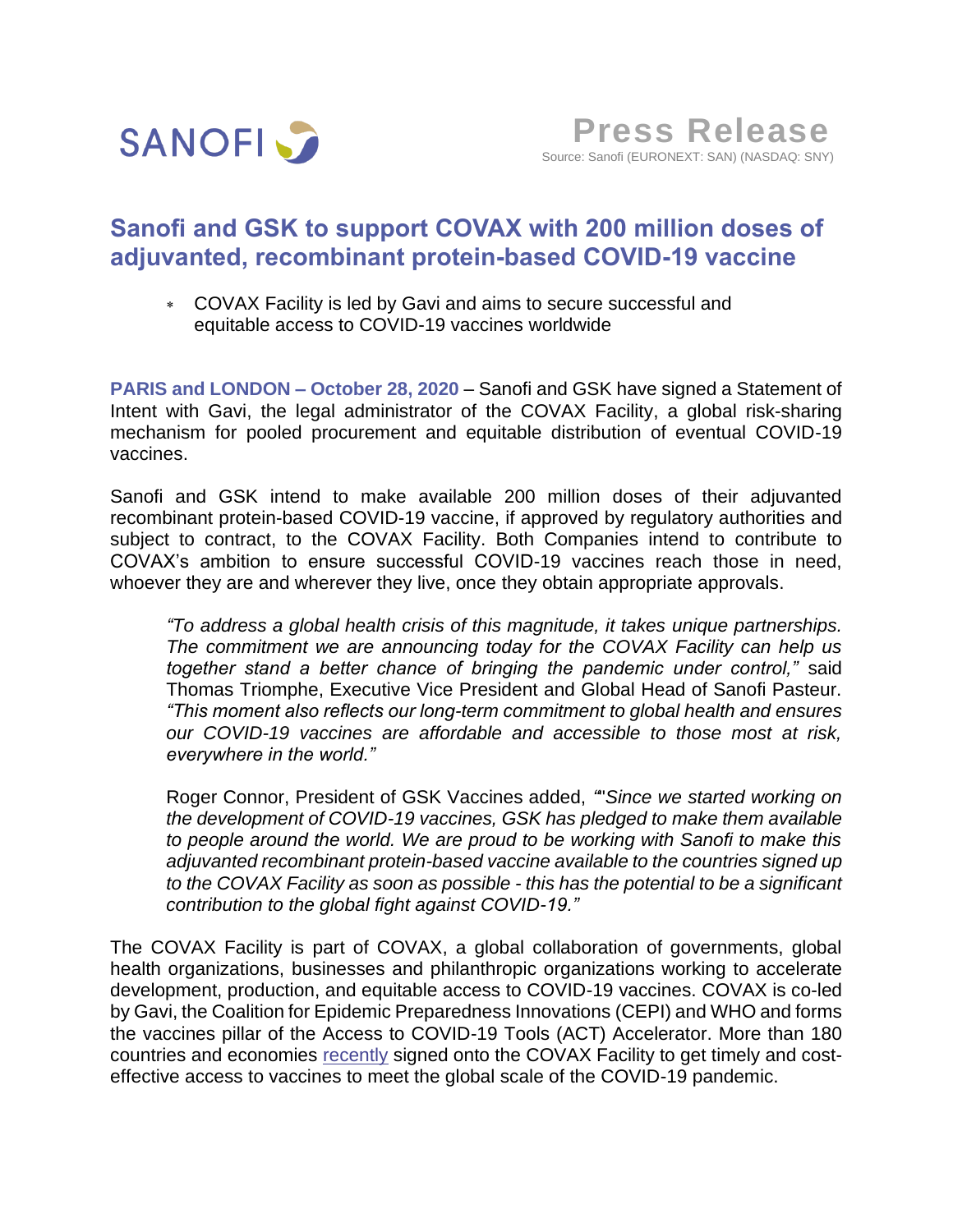Through the COVAX Facility's efforts, vaccines will be distributed in participating countries through the WHO's recently published Allocation Framework, and the WHO's Strategic Advisory Group of Experts on Immunization (SAGE) Values Framework which has begun to frame future guidance on vaccine use. These allocation principles aim to ensure that people in all parts of the world will get access to COVID-19 vaccines once they are available.

# **Status of the adjuvanted recombinant protein-based vaccine development**

Sanofi and GSK initiated a Phase 1/2 study on September 3 with a total of 440 subjects enrolled, and anticipate first results in early December 2020, to support the initiation of a pivotal Phase 3 study before the end of the year. If these data are sufficient for licensure application, it is planned to request regulatory approval from the first half of 2021. In parallel, the Companies are scaling up manufacturing of the antigen and adjuvant respectively.

## **On the front lines in the fight against COVID-19**

In addition to the recombinant protein-based vaccine in collaboration with GSK, Sanofi is developing a messenger RNA vaccine in partnership with Translate Bio. With several innovative vaccine platforms currently being investigated across the industry, mRNA is considered among the most promising. Preclinical data showed that two immunizations of the mRNA vaccine induced high neutralizing antibody levels that are comparable to the upper range of those observed in infected humans. Sanofi expects the Phase 1/2 study to start in the fourth quarter of 2020, with earliest potential approval in the second half of 2021. Translate Bio has established mRNA manufacturing capacity and Sanofi expects to be able to supply annual capacity of 90 to 360 million doses.

#### **About GSK**

GSK is a science-led global healthcare company with a special purpose: to help people do more, feel better, live longer. GSK is the leading manufacturer of vaccines globally. For further information, please visit www.gsk.com

### **About Sanofi**

Sanofi is dedicated to supporting people through their health challenges. We are a global biopharmaceutical company focused on human health. We prevent illness with vaccines, provide innovative treatments to fight pain and ease suffering. We stand by the few who suffer from rare diseases and the millions with long-term chronic conditions.

With more than 100,000 people in 100 countries, Sanofi is transforming scientific innovation into healthcare solutions around the globe.

Sanofi, Empowering Life

**Media Relations Contact** Nicolas Kressmann